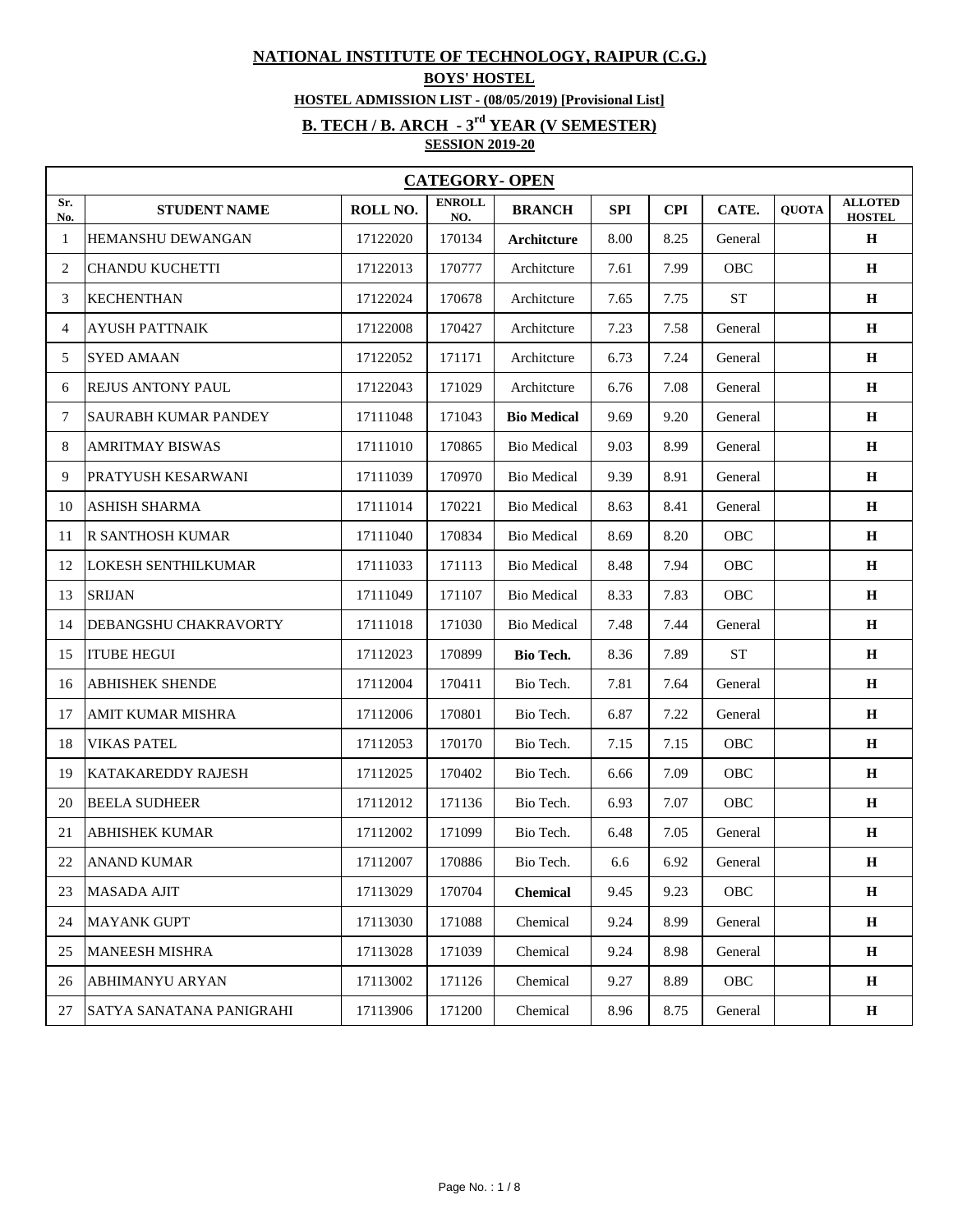| 28 | <b>ANUBHAV SINGH</b>           | 17113005 | 170816 | Chemical                    | 9.12 | 8.64 | General    |             | H           |
|----|--------------------------------|----------|--------|-----------------------------|------|------|------------|-------------|-------------|
| 29 | <b>SUMIT CHATTERJEE</b>        | 17113050 | 171076 | Chemical                    | 8.48 | 8.58 | General    |             | $\mathbf H$ |
| 30 | HIMANSHU DUBEY                 | 17113903 | 171086 | Chemical                    | 8.57 | 8.51 | General    |             | H           |
| 31 | UNNAT KUMAR AGARWALLA          | 17114072 | 170820 | <b>Civil</b>                | 9.36 | 9.24 | General    |             | $\mathbf H$ |
| 32 | SWAPNIL SUKDEV CHANDRAKAR      | 17114070 | 170648 | Civil                       | 8.87 | 8.95 | OBC        |             | $\mathbf H$ |
| 33 | PRAKHAR SAHU                   | 17114048 | 170355 | Civil                       | 8.48 | 8.86 | OBC        |             | $\mathbf H$ |
| 34 | <b>DURGESH CHANDRA YADAV</b>   | 17114025 | 170807 | Civil                       | 9    | 8.73 | OBC        |             | $\mathbf H$ |
| 35 | DHAIRYA CHANDRAKAR             | 17114023 | 170516 | Civil                       | 8.69 | 8.66 | OBC        |             | $\mathbf H$ |
| 36 | RAUNAQ PUROHIT                 | 17114052 | 170651 | Civil                       | 8.63 | 8.58 | General    |             | $\mathbf H$ |
| 37 | <b>GAURAV SAHU</b>             | 17114026 | 170764 | Civil                       | 8.87 | 8.54 | OBC        |             | $\bf H$     |
| 38 | <b>SHREYANSH BOHIDAR</b>       | 17114066 | 170178 | Civil                       | 8.69 | 8.53 | General    |             | $\mathbf H$ |
| 39 | ABHISHEK KUMAR                 | 17114003 | 170890 | Civil                       | 8.78 | 8.5  | OBC        |             | $\mathbf H$ |
| 40 | <b>MANAS GUPTA</b>             | 17114039 | 170315 | Civil                       | 8.39 | 8.45 | OBC        |             | $\mathbf H$ |
| 41 | <b>ANUJ KUMAR</b>              | 17114901 | 171137 | Civil                       | 8.09 | 8.41 | OBC        |             | $\mathbf H$ |
| 42 | KISHAN CHAND KESHRI            | 17114904 | 170395 | Civil                       | 8.09 | 8.32 | General    |             | $\bf H$     |
| 43 | ADARSH SHRIVASTAVA             | 17115002 | 170622 | CSE                         | 9.33 | 9.40 | General    |             | $\mathbf H$ |
| 44 | <b>DIVYANK PATEL</b>           | 17115025 | 170541 | CSE                         | 9.39 | 9.40 | OBC        |             | H           |
| 45 | NAGAVATHI C CHETAN             | 17115043 | 170846 | <b>CSE</b>                  | 9.3  | 9.17 | OBC        |             | H           |
| 46 | ARHAM CHOURADIYA               | 17115013 | 170713 | $\ensuremath{\mathsf{CSE}}$ | 8.93 | 8.99 | General    |             | $\mathbf H$ |
| 47 | <b>SRAJAN TIWARI</b>           | 17115082 | 170775 | $\ensuremath{\mathsf{CSE}}$ | 8.96 | 8.91 | General    |             | $\mathbf H$ |
| 48 | ANSH AGARWAL                   | 17115011 | 170452 | $\ensuremath{\mathsf{CSE}}$ | 8.57 | 8.82 | General    |             | $\bf H$     |
| 49 | ADITYA AGRAWAL                 | 17115003 | 170744 | $\ensuremath{\mathsf{CSE}}$ | 8.57 | 8.80 | General    |             | $\mathbf H$ |
| 50 | <b>GULSHAN KUMAR GABEL</b>     | 17115028 | 170373 | $\ensuremath{\mathsf{CSE}}$ | 8.54 | 8.71 | OBC        |             | H           |
| 51 | <b>RUSHIKESH SANJAY PUPALE</b> | 17115069 | 170517 | $\ensuremath{\mathsf{CSE}}$ | 8.66 | 8.67 | General    |             | H           |
| 52 | THIRUPATHI KUSHWANTH KUMAR     | 17115088 | 170954 | <b>CSE</b>                  | 8.42 | 8.67 | OBC        |             | H           |
| 53 | SWAPNIL AGARWAL                | 17115085 | 171115 | <b>CSE</b>                  | 8.69 | 8.59 | General    |             | H           |
| 54 | VIVEK KUMAR SINGH              | 17115092 | 170370 | <b>CSE</b>                  | 8.36 | 8.55 | <b>OBC</b> |             | H           |
| 55 | SIDDHARTH VERMA                | 17115080 | 170249 | CSE                         | 6.87 | 6.92 | General    | <b>DASA</b> | H           |
| 56 | <b>NULI KRISHNA SUDHEER</b>    | 17115052 | 170384 | $\ensuremath{\mathsf{CSE}}$ | 8.33 | 8.48 | General    |             | $\mathbf H$ |
| 57 | <b>NAVEEN SUNDAR N</b>         | 17115047 | 170173 | <b>CSE</b>                  | 8.54 | 8.31 | General    |             | H           |
| 58 | ASHWANI SHARMA                 | 17117017 | 171181 | <b>Electrical</b>           | 9.75 | 9.64 | General    |             | H           |
| 59 | PRAVEEN KR VERMA               | 17117059 | 170298 | Electrical                  | 9.81 | 9.61 | General    |             | H           |
| 60 | P SAI SHANKAR PATRO            | 17117054 | 170414 | Electrical                  | 9.63 | 9.59 | General    |             | H           |
| 61 | <b>AMIT SHUKLA</b>             | 17117010 | 170739 | Electrical                  | 9.42 | 9.42 | General    |             | H           |
| 62 | <b>ABHIJEET SINGH</b>          | 17117002 | 170322 | Electrical                  | 9.6  | 9.29 | General    |             | $\mathbf H$ |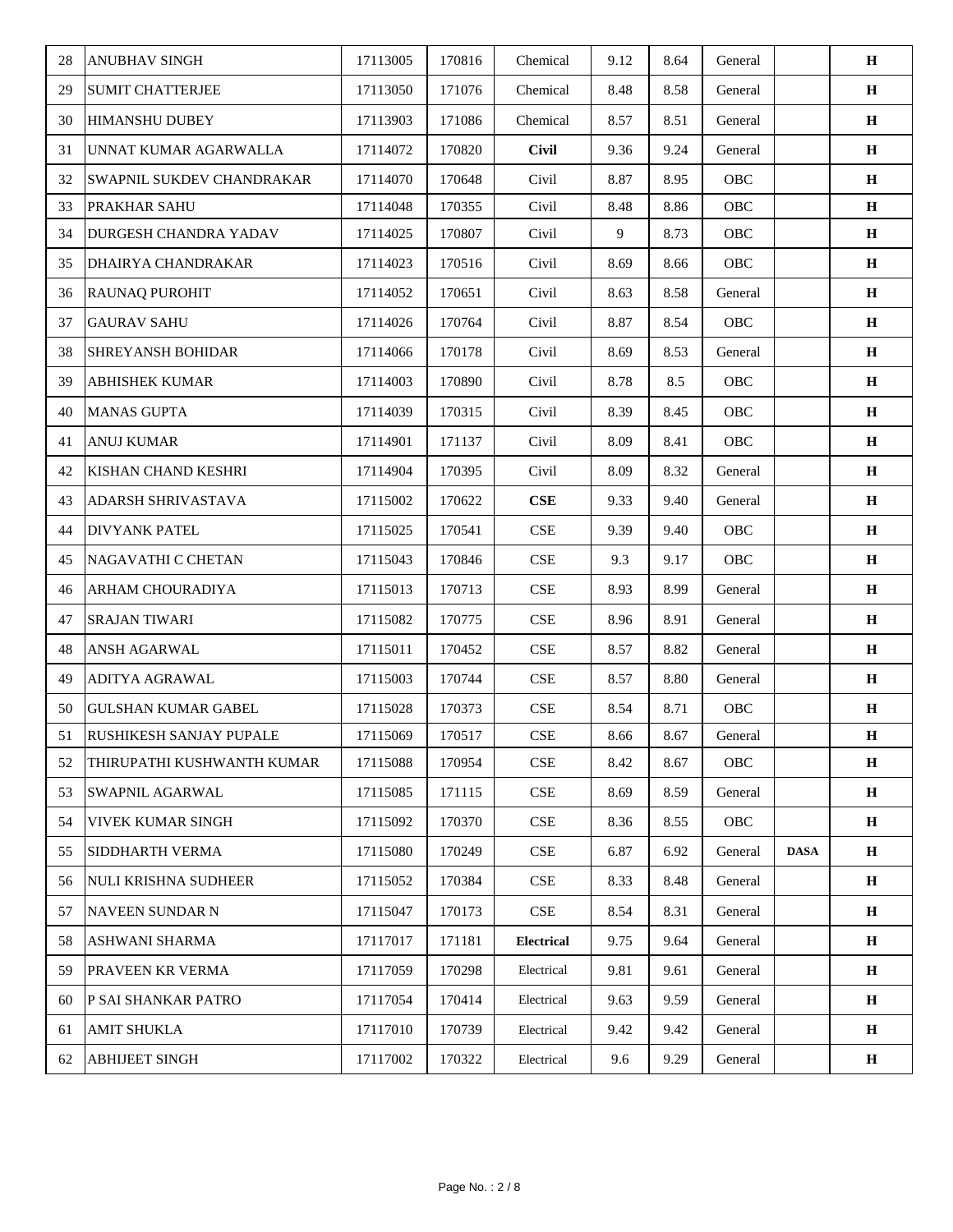| 63 | <b>RAKSHIT DUTTA</b>                     | 17117064 | 170290 | Electrical         | 9.3              | 9.12         | General |    | $\mathbf H$ |
|----|------------------------------------------|----------|--------|--------------------|------------------|--------------|---------|----|-------------|
| 64 | <b>ABHISHEK KUMAR</b>                    | 17117004 | 170659 | Electrical         | 9.27             | 9.02         | OBC     |    | $\mathbf H$ |
| 65 | PANKAJ YADAV                             | 17117055 | 170418 | Electrical         | 8.96             | 8.98         | OBC     |    | H           |
| 66 | <b>JITENDRA SAHU</b>                     | 17117038 | 170476 | Electrical         | 8.93             | 8.95         | General |    | H           |
| 67 | <b>ANKIT RANJAN</b>                      | 17117902 | 170930 | Electrical         | 8.84             | 8.92         | General |    | H           |
| 68 | <b>ANIKET KUMAR SINGH</b>                | 17117901 | 170798 | Electrical         | 8.63             | 8.83         | General |    | $\mathbf H$ |
| 69 | <b>SHIVAM SINGH RAJAWAT</b>              | 17117074 | 170813 | Electrical         | 7.96             | 7.83         | General | PH | $\mathbf H$ |
| 70 | <b>BABIN DUTTA</b>                       | 17116902 | 170447 | <b>Electronics</b> | 9.21             | 9.31         | General |    | H           |
| 71 | <b>BHASKAR AGRAWAL</b>                   | 17116020 | 170152 | Electronics        | 9.03             | 9.11         | General |    | H           |
| 72 | <b>KUMAR SHUBHAM</b>                     | 17116909 | 171112 | Electronics        | 8.75             | 9.00         | General |    | H           |
| 73 | YOGESH SHUKLA                            | 17116908 | 170674 | Electronics        | 8.75             | 8.96         | General |    | H           |
| 74 | DURGA JANAKI RAM POTNURU                 | 17116903 | 170763 | Electronics        | 8.72             | 8.93         | General |    | $\mathbf H$ |
| 75 | N DEEPANSHU AJAY RAJU                    | 17116904 | 171178 | Electronics        | 8.42             | 8.93         | OBC     |    | $\mathbf H$ |
| 76 | <b>HIMANSHU SAHU</b>                     | 17116035 | 170625 | Electronics        | 8.84             | 8.85         | General |    | H           |
| 77 | <b>NIKKU KUMAR</b>                       | 17116051 | 170609 | Electronics        | 9                | 8.85         | OBC     |    | $\mathbf H$ |
| 78 | <b>SABBANI SIDDANTH</b>                  | 17116074 | 170491 | Electronics        | 9.15             | 8.80         | OBC     |    | H           |
| 79 | <b>REDDIM HARSHITH SAI</b>               | 17116068 | 170718 | Electronics        | 9.06             | 8.78         | General |    | $\mathbf H$ |
| 80 | BOLLAVARAM SAI HARANATHA<br><b>REDDY</b> | 17116024 | 170743 | Electronics        | 6.72             | $\mathbf{0}$ | General | PH | H           |
| 81 | <b>AADARSH SINGH</b>                     | 17118901 | 170165 | I T                | 9.96             | 9.86         | General |    | $\mathbf H$ |
| 82 | <b>ANSHUMAN TRIPATHI</b>                 | 17118902 | 170784 | I T                | 9.96             | 9.82         | General |    | H           |
| 83 | NIKHIL CHANDRAKAR                        | 17118903 | 170458 | I T                | 9.69             | 9.65         | OBC     |    | H           |
| 84 | NIKHIL KUMAR KUSHWAHA                    | 17118050 | 170717 | I T                | 9.66             | 9.63         | General |    | H           |
| 85 | HARSHIT RAJ TIWARI                       | 17118029 | 170676 | I T                | 9.57             | 9.51         | General |    | $\bf H$     |
| 86 | PUNJ PRAKASH ANAND                       | 17118063 | 170231 | $\rm I$ T          | 9.81             | 9.46         | General |    | $\mathbf H$ |
| 87 | <b>MOHD FAIZAN</b>                       | 17118044 | 170782 | I T                | 9.48             | 9.41         | OBC     |    | $\mathbf H$ |
| 88 | <b>TANMAY RAM CHOUDHARI</b>              | 17118087 | 171191 | I T                | 9.63             | 9.28         | General |    | $\mathbf H$ |
| 89 | <b>ABUL FAZAL SAIF</b>                   | 17118004 | 170614 | I T                | 9.48             | 9.25         | General |    | H           |
| 90 | <b>AAYUSH JAIN</b>                       | 17118002 | 171127 | I T                | 9.18             | 9.14         | General |    | Н           |
| 91 | <b>SHUBHAM KUMAR</b>                     | 17118079 | 170611 | I T                | 9.18             | 9.11         | OBC     |    | H           |
| 92 | VINAMRA VINAYAK TANDON                   | 17118089 | 171041 | I T                | 9.03             | 8.99         | General |    | H           |
| 93 | <b>HARSHIT KUMAR</b>                     | 17118028 | 170310 | I T                | $\boldsymbol{0}$ | $\mathbf{0}$ | General | PH | $\mathbf H$ |
| 94 | <b>PIYUSH KUMAR</b>                      | 17119052 | 170885 | Mechanical         | 9.45             | 9.28         | General |    | H           |
| 95 | <b>SPARSH TIWARI</b>                     | 17119076 | 170672 | Mechanical         | 9.27             | 9.04         | General |    | H           |
| 96 | YASH PRADHAN                             | 17119091 | 170334 | Mechanical         | 8.87             | 9.03         | General |    | H           |
| 97 | <b>MOUSAM JAISWAL</b>                    | 17119047 | 170843 | Mechanical         | 8.96             | 8.95         | OBC     |    | $\mathbf H$ |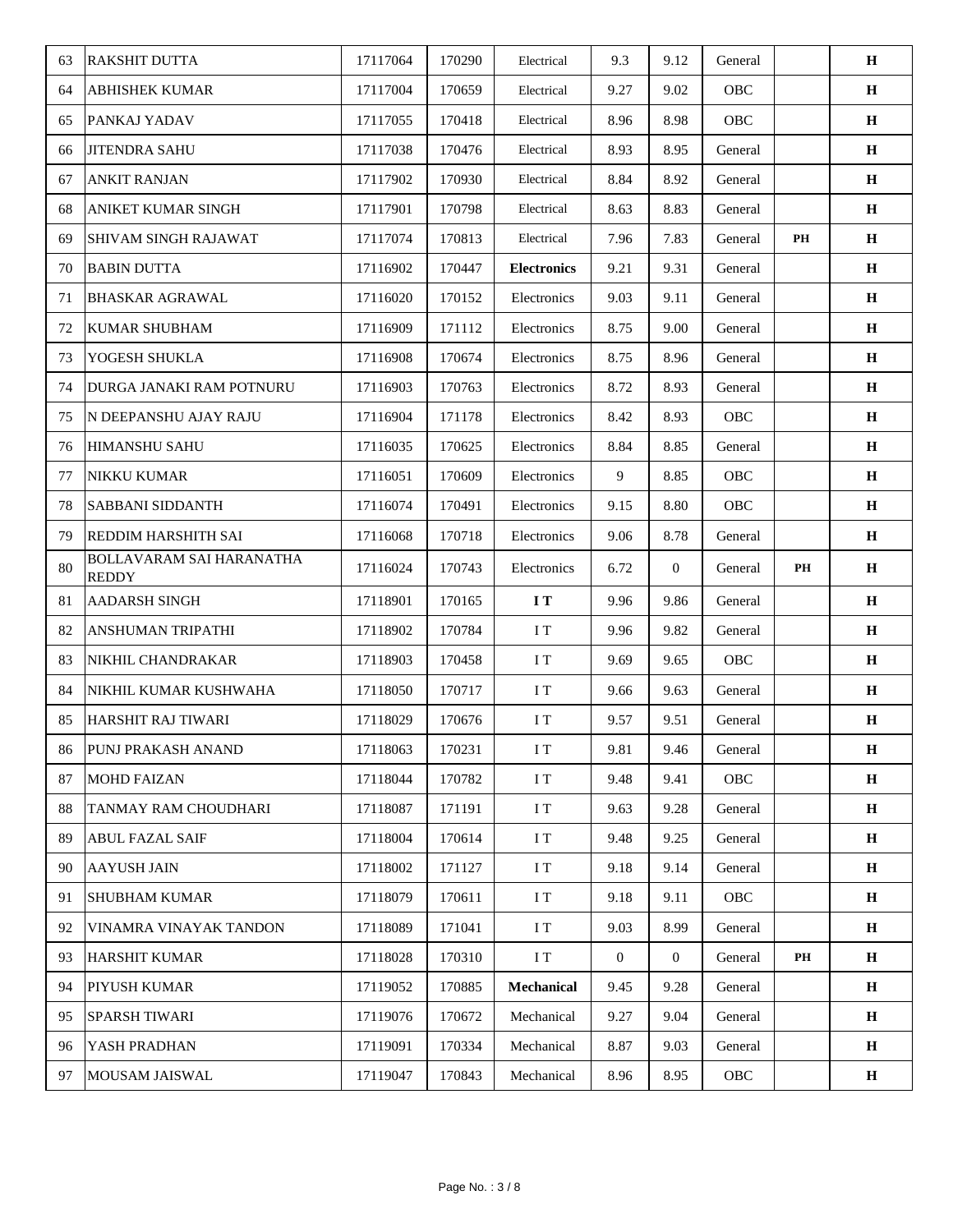| 98  | <b>SARTHAK SRIVASTAVA</b>  | 17119904 | 170966 | Mechanical        | 8.72 | 8.88 | General    | H            |
|-----|----------------------------|----------|--------|-------------------|------|------|------------|--------------|
| 99  | <b>PRASHANT SINGHAL</b>    | 17119057 | 170568 | Mechanical        | 8.33 | 8.84 | General    | H            |
| 100 | <b>GULSHAN CHOUDHARY</b>   | 17119025 | 170242 | Mechanical        | 8.96 | 8.8  | OBC        | $\mathbf H$  |
| 101 | <b>KANISHKA GABEL</b>      | 17119035 | 170182 | Mechanical        | 8.45 | 8.78 | General    | H            |
| 102 | PRATAP NATH SINGH          | 17119059 | 170287 | Mechanical        | 8.81 | 8.78 | General    | $\mathbf H$  |
| 103 | AMAN SHARAD CHOUDHARI      | 17119006 | 170446 | Mechanical        | 8.78 | 8.62 | OBC        | H            |
| 104 | UTKARSH SHARAD URKADE      | 17119081 | 170530 | Mechanical        | 8.66 | 8.62 | OBC        | $\mathbf H$  |
| 105 | YOGESH KUMAR               | 17119905 | 171204 | Mechanical        | 8.36 | 8.58 | OBC        | $\mathbf H$  |
| 106 | <b>PAWAN KUMAR PRASAD</b>  | 17119051 | 170864 | Mechanical        | 8.6  | 8.4  | <b>SC</b>  | Н            |
| 107 | MAHESHWAR MANI TRIPATHI    | 17119045 | 170710 | Mechanical        | 8.3  | 8.39 | General    | $\mathbf H$  |
| 108 | <b>ASHUTOSH YADAV</b>      | 17120019 | 170830 | <b>Metallurgy</b> | 9.48 | 9.16 | OBC        | $\mathbf H$  |
| 109 | <b>SANJIT DHAR</b>         | 17120065 | 170745 | Metallurgy        | 9.12 | 8.95 | General    | H            |
| 110 | <b>SHUBHAM RAO</b>         | 17120075 | 170171 | Metallurgy        | 9.09 | 8.79 | General    | $\mathbf H$  |
| 111 | <b>ASHWINEE BHATT</b>      | 17120020 | 171022 | Metallurgy        | 8.78 | 8.64 | General    | $\mathbf H$  |
| 112 | <b>ASHISH PATEL</b>        | 17120017 | 170481 | Metallurgy        | 8.78 | 8.39 | OBC        | $\mathbf H$  |
| 113 | <b>SHUBH KELA</b>          | 17120074 | 170871 | Metallurgy        | 8.72 | 8.25 | General    | $\mathbf H$  |
| 114 | <b>SARTHAK RANA</b>        | 17120067 | 171085 | Metallurgy        | 8.24 | 8.14 | General    | H            |
| 115 | ASHUTOSH DAMMANI           | 17120018 | 170797 | Metallurgy        | 8.21 | 8.1  | General    | $\mathbf H$  |
| 116 | <b>RAJ SINGH</b>           | 17120059 | 170770 | Metallurgy        | 8.24 | 8.06 | General    | H            |
| 117 | TEELAK RAJ SAHU            | 17120081 | 171068 | Metallurgy        | 8.24 | 7.98 | OBC        | H            |
| 118 | <b>KESHAV KUMAR JHA</b>    | 17120038 | 171153 | Metallurgy        | 7.78 | 7.58 | General    | $\mathbf H$  |
| 119 | <b>SHIVAM KISHORE</b>      | 17121063 | 170470 | <b>Mining</b>     | 9.75 | 9.72 | OBC        | $\mathbf H$  |
| 120 | <b>AYUSH PANDEY</b>        | 17121012 | 170664 | Mining            | 9.42 | 8.97 | General    | $\, {\bf H}$ |
| 121 | <b>SHIVAM KUMAR</b>        | 17121064 | 170235 | Mining            | 9.06 | 8.88 | OBC        | $\bf H$      |
| 122 | <b>ADITYA TIWARI</b>       | 17121005 | 171040 | Mining            | 9.09 | 8.78 | General    | $\mathbf H$  |
| 123 | <b>INDRAPRAKASH THAKUR</b> | 17121030 | 170276 | Mining            | 9    | 8.75 | ${\rm ST}$ | $\bf H$      |
| 124 | PRIYANSHU RAJ              | 17121050 | 171117 | Mining            | 8.96 | 8.75 | OBC        | $\mathbf H$  |
| 125 | MRINAL ANAND               | 17121040 | 171142 | Mining            | 8.9  | 8.72 | General    | $\mathbf H$  |
| 126 | <b>AJIT INANIYAN</b>       | 17121006 | 170950 | Mining            | 8.66 | 8.51 | OBC        | $\mathbf H$  |
| 127 | AAKARSH PRIYADARSHY        | 17121901 | 171166 | Mining            | 9.15 | 8.5  | OBC        | H            |
| 128 | <b>SHUBHAM RATHORE</b>     | 17121067 | 170445 | Mining            | 7.96 | 8.32 | OBC        | H            |
| 129 | <b>KISHORE KUMAR SINGH</b> | 17121034 | 170637 | Mining            | 8.66 | 8.31 | General    | $\mathbf H$  |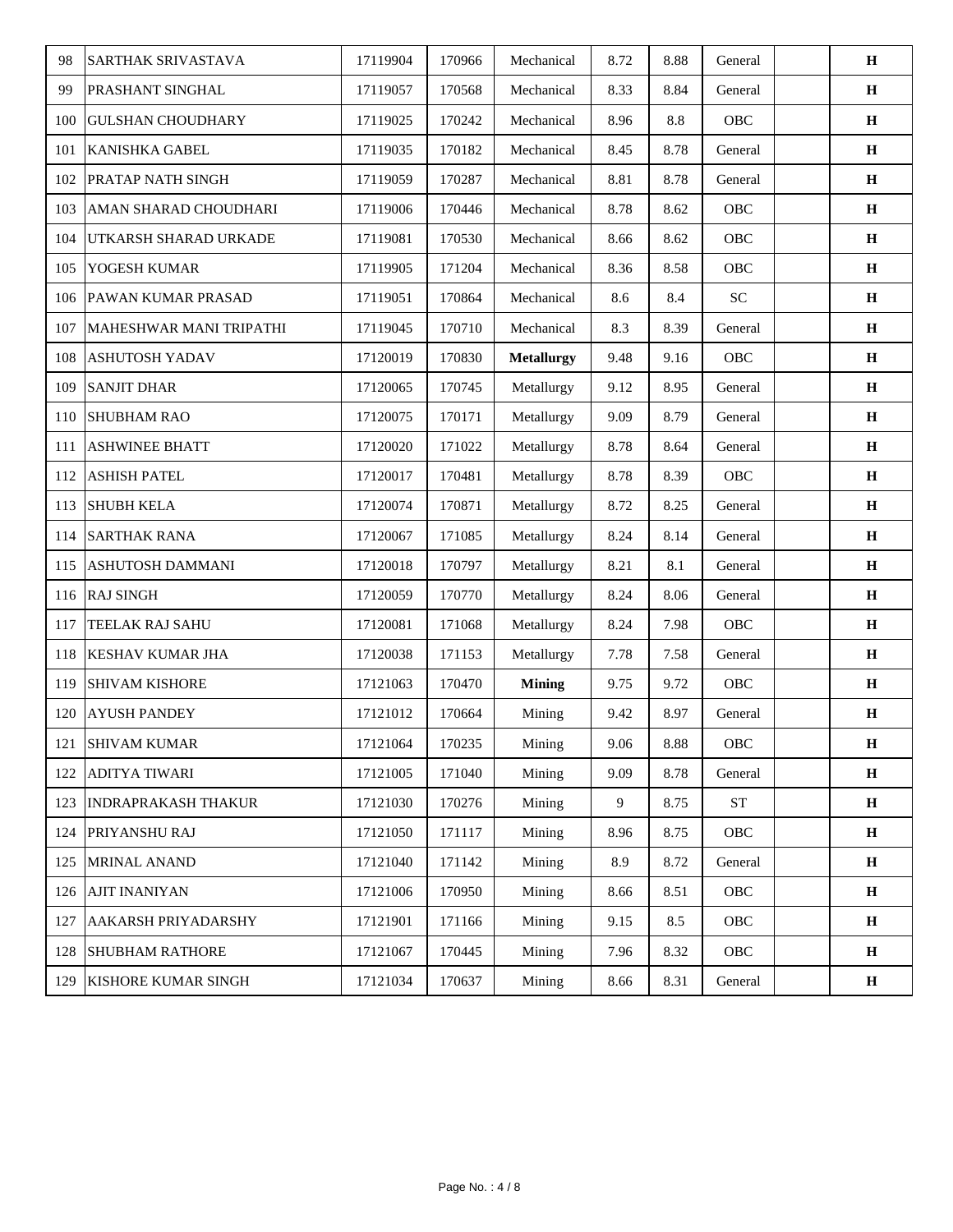|            | <b>CATEGORY- OBC</b>                            |          |                      |                             |            |            |            |              |                                 |  |
|------------|-------------------------------------------------|----------|----------------------|-----------------------------|------------|------------|------------|--------------|---------------------------------|--|
| Sr.<br>No. | <b>STUDENT NAME</b>                             | ROLL NO. | <b>ENROLL</b><br>NO. | <b>BRANCH</b>               | <b>SPI</b> | <b>CPI</b> | CATE.      | <b>QUOTA</b> | <b>ALLOTED</b><br><b>HOSTEL</b> |  |
| 1          | <b>AWDHESH JAISWAL</b>                          | 17122007 | 171048               | Architcture                 | 7.26       | 7.33       | OBC        |              | $\mathbf H$                     |  |
| 2          | <b>SURYAKANT SAHU</b>                           | 17122051 | 170464               | Architcture                 | 6.38       | 6.90       | OBC        |              | $\mathbf H$                     |  |
| 3          | <b>RISHI GUPTA</b>                              | 17111043 | 171038               | <b>Bio Medical</b>          | 8.15       | 7.71       | OBC        |              | Н                               |  |
| 4          | <b>SWARNIM SINHA</b>                            | 17111053 | 170311               | <b>Bio Medical</b>          | 7.39       | 7.25       | OBC        |              | $\mathbf H$                     |  |
| 5          | <b>GAUTAM KUMAR</b>                             | 17111025 | 171084               | <b>Bio Medical</b>          | 7.69       | 7.17       | OBC        |              | $\mathbf H$                     |  |
| 6          | CHUDAMANI KASHYAP                               | 17111017 | 170490               | <b>Bio Medical</b>          | 7.00       | 6.89       | OBC        |              | H                               |  |
| 7          | <b>ANIKET RAJ</b>                               | 17112008 | 170962               | <b>Bio Tech.</b>            | 6.42       | 6.66       | <b>OBC</b> |              | H                               |  |
| 8          | <b>SONU GOPE</b>                                | 17112049 | 171059               | Bio Tech.                   | 5.96       | 6.27       | OBC        |              | H                               |  |
| 9          | <b>RIYAJ MUHAMMAD</b>                           | 17112037 | 171067               | Bio Tech.                   | 5.96       | 6.21       | OBC        |              | H                               |  |
| 10         | <b>DEVANSH KUSHWAHA</b>                         | 17113017 | 170573               | <b>Chemical</b>             | 8.51       | 8.31       | OBC        |              | $\mathbf H$                     |  |
| 11         | <b>AMIT KUMAR</b>                               | 17113902 | 170700               | Chemical                    | 8.12       | 8.14       | OBC        |              | $\mathbf H$                     |  |
| 12         | <b>KARAN KUMAR</b>                              | 17113023 | 170914               | Chemical                    | 8.18       | 7.89       | OBC        |              | $\mathbf H$                     |  |
| 13         | <b>VEDANT PRADHAN</b>                           | 17113053 | 170765               | Chemical                    | 8.12       | 7.85       | OBC        |              | Н                               |  |
| 14         | <b>SHASHANK SHEKHAR</b>                         | 17114064 | 171058               | <b>Civil</b>                | 8.24       | 8.22       | OBC        |              | $\mathbf H$                     |  |
| 15         | <b>ANKIT VERMA</b>                              | 17114013 | 170758               | Civil                       | 8.66       | 8.2        | OBC        |              | $\mathbf H$                     |  |
| 16         | <b>ANKUR MAURYA</b>                             | 17114014 | 170386               | Civil                       | 8.24       | 8.15       | OBC        |              | $\mathbf H$                     |  |
| 17         | <b>RISHU RANJAN RAJ</b>                         | 17114053 | 170142               | Civil                       | 8          | 8.03       | OBC        |              | H                               |  |
| 18         | <b>SAURABH GUHE</b>                             | 17114063 | 170879               | Civil                       | 7.84       | 7.95       | OBC        |              | H                               |  |
| 19         | <b>ANKIT SAHU</b>                               | 17114012 | 170266               | Civil                       | 8.24       | 7.91       | OBC        |              | H                               |  |
| 20         | RAJESH KUMAR PANCHAL                            | 17115066 | 170340               | CSE                         | 8          | 7.89       | OBC        |              | $\mathbf H$                     |  |
| 21         | <b>AVINASH</b>                                  | 17115016 | 170696               | CSE                         | 7.48       | 7.42       | OBC        |              | $\mathbf H$                     |  |
| 22         | PUSHPAK VIJAY PATIL                             | 17115063 | 170817               | <b>CSE</b>                  | 7.33       | 7.31       | OBC        |              | H                               |  |
| 23         | PINDI SANDEEP KUMAR                             | 17115058 | 170369               | $\ensuremath{\mathsf{CSE}}$ | 6.78       | 7.24       | <b>OBC</b> |              | H                               |  |
| 24         | <b>PRAVEEN KUMAR</b>                            | 17117060 | 170502               | <b>Electrical</b>           | 9.36       | 8.82       | OBC        |              | H                               |  |
| 25         | <b>JAYDEEP MALVIYA</b>                          | 17117037 | 171159               | Electrical                  | 8.63       | 8.75       | <b>OBC</b> |              | H                               |  |
| 26         | ABHISHEK KUMAR GUPTA                            | 17117005 | 170268               | Electrical                  | 8.87       | 8.59       | OBC        |              | $\mathbf H$                     |  |
| 27         | <b>JAYANT KUMAR</b>                             | 17117036 | 171118               | Electrical                  | 9.12       | 8.56       | OBC        |              | H                               |  |
| 28         | KAUSTUBH KUMAR KASHYAP                          | 17117041 | 170771               | Electrical                  | 8.48       | 8.45       | OBC        |              | $\bf H$                         |  |
| 29         | <b>ANKIT SINGH</b>                              | 17117013 | 170821               | Electrical                  | 8.96       | 8.24       | OBC        | PH           | H                               |  |
| 30         | PAPA SAI SURYA SATISH CHANDRA<br><b>VAIBHAV</b> | 17116056 | 170399               | <b>Electronics</b>          | 8.63       | 8.71       | OBC        |              | H                               |  |
| 31         | <b>SOMESH KUMAR KASHYAP</b>                     | 17116080 | 170149               | Electronics                 | 8.36       | 8.53       | OBC        |              | H                               |  |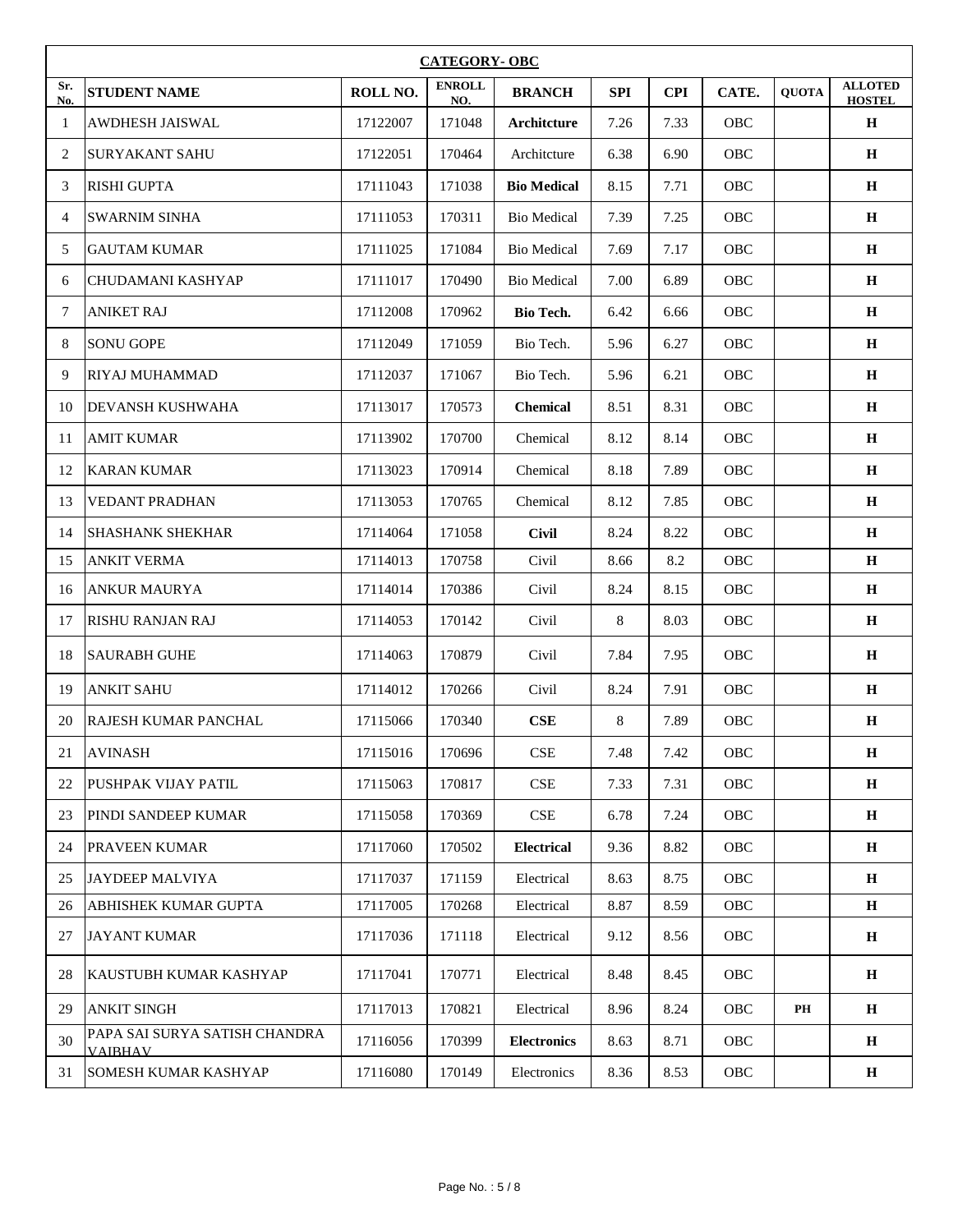| 32 | NUKA TEJESWARA RAO        | 17116052 | 170631 | Electronics       | 8.51 | 8.46 | OBC | $\mathbf H$  |
|----|---------------------------|----------|--------|-------------------|------|------|-----|--------------|
| 33 | P VAMSI KRISHNA           | 17116053 | 170916 | Electronics       | 8.63 | 8.35 | OBC | H            |
| 34 | DAMPANABOYINA TEJA        | 17116026 | 170748 | Electronics       | 8.45 | 8.19 | OBC | $\mathbf H$  |
| 35 | ATCHUMNAIDU KADAGALA      | 17116017 | 170620 | Electronics       | 8.51 | 8.03 | OBC | $\mathbf H$  |
| 36 | <b>SHREYANSH SHARMA</b>   | 17118078 | 170827 | $\bf I$ T         | 8.84 | 8.85 | OBC | H            |
| 37 | <b>JAYDEEP NAYAK</b>      | 17118033 | 170324 | I T               | 8.87 | 8.55 | OBC | H            |
| 38 | <b>SUMIT KUMAR</b>        | 17118083 | 170252 | I T               | 8.63 | 8.49 | OBC | $\mathbf H$  |
| 39 | <b>MONU KUMAR</b>         | 17118045 | 170473 | I T               | 8.48 | 8.35 | OBC | $\mathbf H$  |
| 40 | <b>DEVESH YADAV</b>       | 17118022 | 170650 | I T               | 8.24 | 8.12 | OBC | $\mathbf H$  |
| 41 | VISHAL K DHOKIA           | 17118090 | 170552 | I T               | 8.24 | 8.10 | OBC | $\mathbf H$  |
| 42 | <b>RAMESH JANGID</b>      | 17118065 | 170388 | I T               | 7.72 | 8.06 | OBC | $\mathbf H$  |
| 43 | <b>AVINASH KUMAR SAHU</b> | 17119902 | 170184 | Mechanical        | 7.93 | 8.37 | OBC | H            |
| 44 | PAMPANA JANAKIRAM         | 17119050 | 170799 | Mechanical        | 8.15 | 8.33 | OBC | $\mathbf H$  |
| 45 | <b>RUTUJ MUKUND ADHAU</b> | 17119068 | 170752 | Mechanical        | 7.96 | 7.98 | OBC | $\bf H$      |
| 46 | <b>HEMANT SAHU</b>        | 17119031 | 170297 | Mechanical        | 7.60 | 7.90 | OBC | $\mathbf H$  |
| 47 | <b>VIPIN KUMAR VERMA</b>  | 17119087 | 170438 | Mechanical        | 8.03 | 7.86 | OBC | $\mathbf H$  |
| 48 | <b>ABHISHEK SINGH</b>     | 17119004 | 170459 | Mechanical        | 7.96 | 7.84 | OBC | $\bf H$      |
| 49 | KOSURU SAI VIVEK          | 17119041 | 171042 | Mechanical        | 8.03 | 7.75 | OBC | H            |
| 50 | <b>SHIVAM KUMAR</b>       | 17119072 | 170906 | Mechanical        | 7.72 | 7.66 | OBC | $\mathbf H$  |
| 51 | <b>AMAN GUPTA</b>         | 17120006 | 170870 | <b>Metallurgy</b> | 8.06 | 7.93 | OBC | H            |
| 52 | <b>ARPIT VERMA</b>        | 17120015 | 171071 | Metallurgy        | 8.27 | 7.74 | OBC | $\bf H$      |
| 53 | <b>SHUBHAM SAHU</b>       | 17120076 | 170900 | Metallurgy        | 7.75 | 7.5  | OBC | $\, {\bf H}$ |
| 54 | <b>RAJANA TARUN TEJA</b>  | 17120060 | 170721 | Metallurgy        | 7.57 | 7.31 | OBC | $\mathbf H$  |
| 55 | <b>LAV KUMAR JAISWAL</b>  | 17120045 | 171019 | Metallurgy        | 7.6  | 7.24 | OBC | $\mathbf H$  |
| 56 | KIRTIVARDHAN YADAV        | 17120039 | 171119 | Metallurgy        | 7.12 | 6.96 | OBC | $\mathbf H$  |
| 57 | CHANDRA SHEKHAR KUMAR     | 17121018 | 170348 | <b>Mining</b>     | 8.24 | 8.3  | OBC | $\mathbf H$  |
| 58 | <b>DEEPAK PATEL</b>       | 17121021 | 170375 | Mining            | 8.12 | 8.16 | OBC | $\mathbf H$  |
| 59 | <b>JASOL</b>              | 17121031 | 170935 | Mining            | 7.78 | 8.04 | OBC | $\mathbf H$  |
| 60 | <b>LABHCHAND YADAV</b>    | 17121037 | 170245 | Mining            | 8.45 | 7.98 | OBC | $\mathbf H$  |
| 61 | NEERAJ YADAV              | 17121042 | 170484 | Mining            | 7.87 | 7.86 | OBC | $\mathbf H$  |
| 62 | <b>ABHAY YADAV</b>        | 17121003 | 171240 | Mining            | 7.78 | 7.85 | OBC | $\mathbf H$  |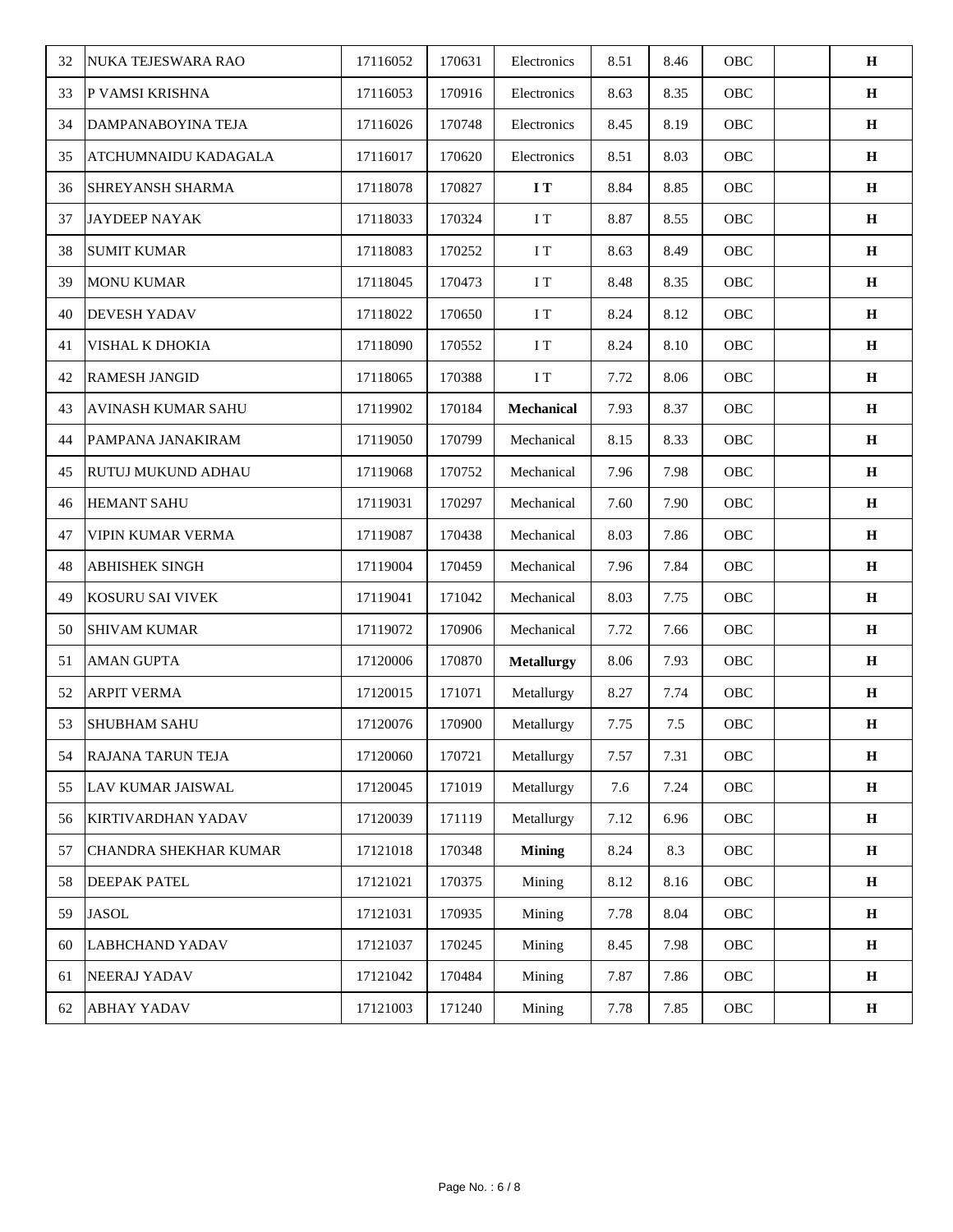|            | <b>CATEGORY-SC</b>            |          |                      |                    |            |            |            |              |                                 |  |
|------------|-------------------------------|----------|----------------------|--------------------|------------|------------|------------|--------------|---------------------------------|--|
| Sr.<br>No. | <b>STUDENT NAME</b>           | ROLL NO. | <b>ENROLL</b><br>NO. | <b>BRANCH</b>      | <b>SPI</b> | <b>CPI</b> | CATE.      | <b>OUOTA</b> | <b>ALLOTED</b><br><b>HOSTEL</b> |  |
| 1          | <b>GARA SHASHI KUMAR</b>      | 17111024 | 170391               | <b>Bio Medical</b> | 8.06       | 7.74       | <b>SC</b>  |              | $\mathbf H$                     |  |
| 2          | AASHIK KUMAR AJGALLE          | 17111001 | 170714               | <b>Bio Medical</b> | 6.42       | 6.37       | <b>SC</b>  |              | H                               |  |
| 3          | <b>ASHISH BAGHEL</b>          | 17113007 | 170351               | <b>Chemical</b>    | 8.3        | 7.95       | <b>SC</b>  |              | H                               |  |
| 4          | VIRAJ SUBHASH HUMBRE          | 17113057 | 171151               | Chemical           | 7.12       | 7.05       | <b>SC</b>  |              | $\mathbf H$                     |  |
| 5          | <b>HEERACHAND</b>             | 17114030 | 170661               | <b>Civil</b>       | 8.18       | 8.17       | <b>SC</b>  |              | $\mathbf H$                     |  |
| 6          | ROSHAN VASANTRAO SELUKAR      | 17114056 | 170670               | Civil              | 8.12       | 7.89       | ${\rm SC}$ |              | $\mathbf H$                     |  |
| 7          | SWAPNIL SANJAY MHATRE         | 17114069 | 170818               | Civil              | 7.96       | 7.85       | <b>SC</b>  |              | H                               |  |
| 8          | <b>SANDEEP KUMAR BAROLIYA</b> | 17114060 | 170586               | Civil              | 7.72       | 7.77       | <b>SC</b>  |              | $\bf H$                         |  |
| 9          | <b>AMIT KUMAR</b>             | 17115010 | 170555               | CSE                | 8.06       | 8.13       | ${\rm SC}$ |              | H                               |  |
| 10         | <b>VIVEK KUMAR</b>            | 17115091 | 170220               | CSE                | 8          | 7.76       | <b>SC</b>  |              | $\bf H$                         |  |
| 11         | <b>ARIJEET BISWAS</b>         | 17115014 | 170203               | <b>CSE</b>         | 7.42       | 7.65       | <b>SC</b>  |              | $\mathbf H$                     |  |
| 12         | <b>MAYANK VERMA</b>           | 17115040 | 170618               | <b>CSE</b>         | 6.3        | 6.57       | <b>SC</b>  |              | $\mathbf H$                     |  |
| 13         | SHREYASH DEVENDRA GANVIR      | 17117077 | 170565               | <b>Electrical</b>  | 8.81       | 8.42       | ${\rm SC}$ |              | $\mathbf H$                     |  |
| 14         | <b>MOHIT CHAUDHARY</b>        | 17117048 | 170307               | Electrical         | 8.63       | 8.39       | <b>SC</b>  |              | H                               |  |
| 15         | SANDHIPAMU ABHILASH           | 17117071 | 170368               | Electrical         | 7.66       | 7.68       | ${\rm SC}$ |              | H                               |  |
| 16         | <b>SUMIT ROSHAN</b>           | 17117083 | 170461               | Electrical         | 7.33       | 7.47       | <b>SC</b>  |              | H                               |  |
| 17         | ASHWIN KAMLAKAR UREWAR        | 17116016 | 170866               | <b>Electronics</b> | 8.66       | 8.35       | ${\rm SC}$ |              | H                               |  |
| 18         | PIYUSH KUMAR SINGH            | 17116058 | 170469               | Electronics        | 7.69       | 7.71       | <b>SC</b>  |              | $\bf H$                         |  |
| 19         | <b>RAHUL KUMAR</b>            | 17116067 | 171143               | Electronics        | 7.87       | 7.45       | <b>SC</b>  |              | $\mathbf H$                     |  |
| 20         | <b>ROHIT SATDEVE</b>          | 17118067 | 170253               | I T                | 9.00       | 8.77       | ${\rm SC}$ |              | $\mathbf H$                     |  |
| 21         | <b>GAURAV SINGH</b>           | 17118026 | 170339               | $\rm I$ T          | 9.03       | 8.61       | ${\rm SC}$ |              | $\bf{H}$                        |  |
| 22         | <b>SAHIL MESHRAM</b>          | 17118071 | 170154               | $\rm I~T$          | 8.06       | 7.97       | ${\rm SC}$ |              | H                               |  |
| 23         | MRITYUNJAY KUMAR RANJAN       | 17118046 | 170655               | I T                | 8.09       | 7.92       | ${\rm SC}$ |              | $\mathbf H$                     |  |
| 24         | <b>KAMLESH SAFI</b>           | 17119034 | 170250               | Mechanical         | 7.9        | 8.00       | <b>SC</b>  |              | $\mathbf H$                     |  |
| 25         | YASHWANT KOTHALE              | 17119092 | 170455               | Mechanical         | 7.69       | 8.00       | ${\rm SC}$ |              | $\bf H$                         |  |
| 26         | HARSHAL NIRANJAN WASE         | 17119027 | 170841               | Mechanical         | 7.18       | 7.22       | ${\rm SC}$ |              | $\mathbf H$                     |  |
| 27         | RAHUL VISHNU BHALERAO         | 17119062 | 170246               | Mechanical         | 6.72       | 6.95       | ${\rm SC}$ |              | $\mathbf H$                     |  |
| 28         | <b>ANOOP KUMAR</b>            | 17120009 | 170727               | <b>Metallurgy</b>  | 8.09       | 7.81       | ${\rm SC}$ |              | $\mathbf H$                     |  |
| 29         | DIVYANK SAIWAL                | 17120028 | 171114               | Metallurgy         | 6.93       | 6.89       | <b>SC</b>  |              | H                               |  |
| 30         | <b>SOURABH MESHRAM</b>        | 17121072 | 170440               | <b>Mining</b>      | 7.72       | 7.59       | ${\rm SC}$ |              | $\mathbf H$                     |  |
| 31         | SWABHIMAN DEHARIYA            | 17121073 | 170396               | Mining             | 7.42       | 7.49       | ${\rm SC}$ |              | $\mathbf H$                     |  |
| 32         | <b>BALKRISHNA</b>             | 17121014 | 170236               | Mining             | 6.18       | 6.71       | ${\rm SC}$ |              | $\mathbf H$                     |  |